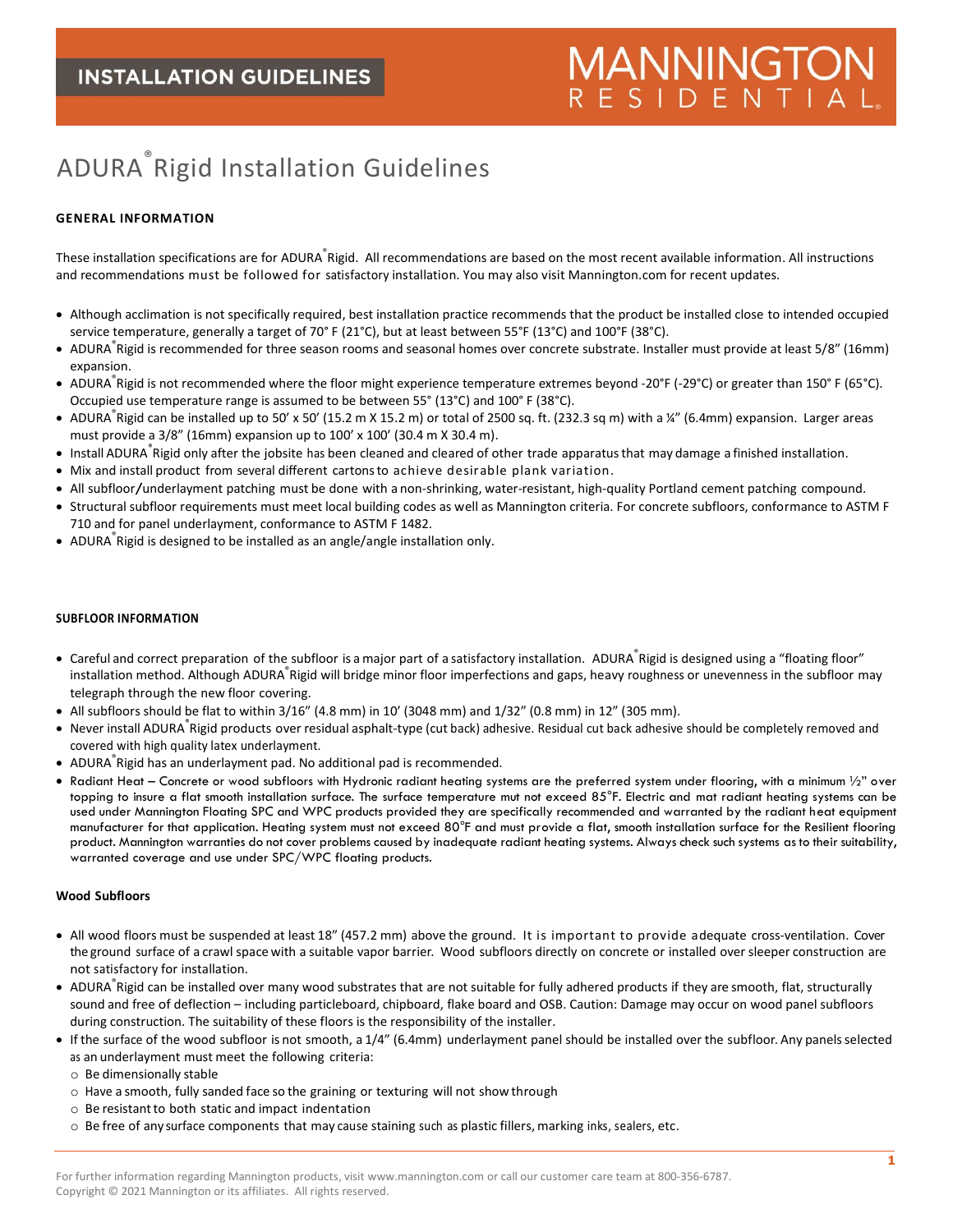- o Be of uniform density, porosity and thickness
- $\circ$  Have a written warranty for suitability and performance from the panel manufacturer or have a history of proven performance

**CAUTION:** Wood substrates directly fastened to concrete are not satisfactory for the installation of wood floor coverings. This non-ventilated construction practice will result in deterioration of the wood substrate system and may cause problems such as underlayment joint telegraphing. Mannington will not accept claims regarding performance of our flooring products installed over this subfloor construction.

## **Concrete Subfloors**

- Concrete subfloors must be dry,smooth, and free from dust,solvent, paint, wax, grease, oil, asphalt sealing compounds and other extraneous materials. The surface must be hard and dense and free from powder or flaking.
- Surface of the slab should be flat to within  $3/16''$  (4.8 mm) in 10' (3048 mm) and  $1/32''$  (0.8 mm) in 12" (305 mm).
- New concrete slabs must be thoroughly dry (atleastsix weeks) and completely cured.
- All concrete slabs must be checked for moisture before installing material. Detailsfor moisture testing can be found on our website. The final responsibility for determining if the concrete is dry enough for installation of the flooring lies with the floor covering installer. ADURA <sup>®</sup>Rigid must never be installed where excessive moisture emissions may exist. In accordance with ASTM F1869 moisture emission from subfloor cannot exceed 8 lbs MVER (moisture vapor emission rate) per 1,000 sq. ft. per 24 hours as measured with the calcium chloride test or ASTM F 2170 In Situ Relative Humidity Test not to exceed 85%. Mannington will not assume responsibility for floor covering failure due to hydrostatic pressure or excessive moisture vapor emission. New concrete slabs must be thoroughly dry (at least six weeks) and completely cured. Although the planks are not susceptible to damage from moisture, excessive subfloor moisture can be a breeding ground for mold, mildew and fungus – all of which can contribute to an unhealthy indoor environment. The Limited Warranties do not cover issues arising from flooding, leaking plumbing or appliances, water entering through sliding glass doors, presence of mold, discoloration from mold or fungi or similar conditions.
- Holes, grooves, expansion joints and other depressionsmust be filled with a high quality cementitious patching & leveling compound, troweled smooth and feathered even with the surrounding surface.
- Concrete floors with a hydronic radiant heating system are satisfactory, provided the temperature of the floor does not exceed 85°F at any point. Before installing the flooring, the heating system should be turned on to eliminate residual moisture. Mannington does not recommend heated floor mats for ADURA<sup>®</sup>Rigid.

#### **Recommended Work Practices for Removal of Resilient Floor Coverings**

WARNING: Do not sand, dry scrape, bead blast or mechanically chip or pulverize existing resilient flooring, backing, lining felt, asphaltic "cutback" adhesive or other adhesive. These products may contain asbestos fibers and/or crystalline silica. Avoid creating dust. Inhalation of such dust is a cancer and respiratory tract hazard. Smoking by individuals exposed to asbestos fibers greatly increases the riskof serious bodily harm. Unless positively certain that the product is a non-asbestos-containing material, you must presume it contains asbestos. Regulations may require that the material be tested to determine asbestos content. RFCI's Recommended Work Practices for Removal of Resilient Floor Coverings are a defined set of instructions addressed to the taskof removing all resilient floor covering structures. These instructions should be consulted with each installation. The link can be found on our website. See ww[w.mannington.com](http://www.mannington.com/) or go to ww[w.rfci.com.](http://www.rfci.com/)

#### **Existing Floor Coverings**

- ADURA Rigid can also be installed over most existing hard-surface floor coverings provided that the existing floor is well bonded, and the surface made flat and smooth.
- Ceramic tile unevenness should be made smooth by applying an overlay such as cementitious patching or leveling compound.
- Existing floors should not be heavily cushioned and not exceed one layer in thickness.
- Do not install over carpet.
- Floor should be flat, smooth, dimensionally sound and free from deflection.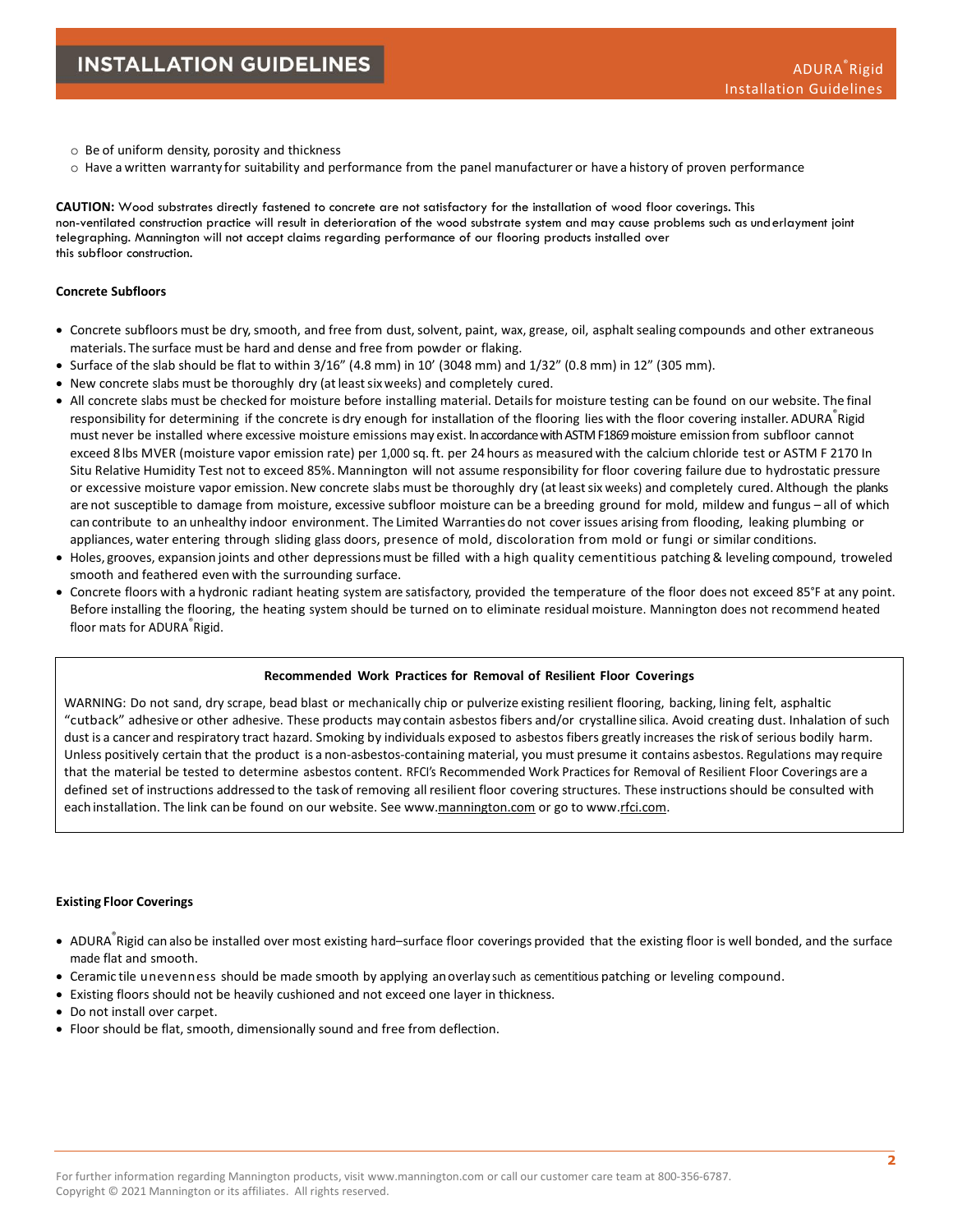## **INSTALLATION**

● ADURA Rigid is designed to be installed as a "floating" floor. Do not secure the planks to the subfloor. Always undercut wood doorjambs. Check local building code for metal door jambs. If they cannot be cut, then proper expansion must be maintained around the door jamb. Do not install cabinets or kitchen islands on top of ADURA ဳRigid. Use care when installing wall moldings and transition strips to not fasten through the product. ADURA® Rigid is an angle/angle installation which provides superior joint strength.

#### **Layout**

- It isimportant to balance the layout of the plank format. Proper planning and layout will prevent narrow plank widths at wall junctures. Determine layout to prevent having less than half a plank width or very short length pieces.
- As with all plank products, lay the long dimension of the plank parallel to the long dimension of the work area.
- Accurately measure the room to determine the centerline, adjust this established line to accommodate a balanced layout and then transpose this line to a comfortable width away from the starting wall; approximately 2' (609.6 mm) to 3' (914.4 mm) wide. Determine if the starter row will need to be cut. If the first row of planks does not need to be trimmed in width, it may be necessary to cut off the unsupported tongue, so a clean, solid edge is toward the wall.
- Position the first plank so that both the head and side seam groove are exposed. NOTE: The groove is the longer of the locking profile, approximately 3/16" (4.8 mm). This requires installing the product from left to right in the room. Occasionally, it may be necessary to install backwards. This may be done by sliding the grooves under the tongues and working them right to left, but this is more difficult.
- Installthe second plank in the row by angling the end tongue into the end groove of the first plank. Be careful not to bend the corner of the plank. It is important to know that all structures expand and contract, including hardwood and laminate product. An expansion gap of approximately 1/4" (6.4 mm) from the wall is recommended. Then cut a plank to length to start the second row. Stagger the end seam at least 6" (152.4 mm) from the first plank.
- Installthe first plank in the second row by inserting the long side tongue into the groove of the plank in the first row. This is best done with the **low angle** of the plank. Do not install ADURA® Rigid planks flat.
- Installthe second plank in the second row by inserting the short end tongue tightly into the previously installed plank end groove. Align the plank so the long side tongue tip is positioned just over the groove lip of the plank in the first row. Working from the end seam, with a low angle, slide the long tongue into the groove of the adjoining plank. Use of finesse and slight pressure is required to seat the tongue into the groove. You will feel the tongue lock into the groove.
- Work across the length of the room installing planks along the wall in the first row and then aligning the planksin the second row. It is critical to keep these two rowsstraight and square, as they are the "foundation" for the rest of the installation. Check squareness and straightness often.
- Cut the last plank in the first row to fit approximately 1/4" (6.4 mm) short of the end wall. Planks may be cut with a saw or guillotine type cutter such as Bullet Tools Mega Shear. Often the remainder of this plank may be used to start the third row.
- Continue installing planks, being certain to maintain a random appearance and offset end seams by at least 6" (152.4 mm). Maintain a 1/4" (6.4 mm) expansion space at all fixed vertical surfaces. Make sure all planks are fully engaged – if slight gapping is noticed the gap can be tapped closed by using a scrap of flooring and a tapping block. It is always work practice to use a Mannington Laminate Tapping Block (Order Code TPBK801155 - single or case of 25) to lightly tap rows as you install to ensure they are fully engaged in the locking system.
- When fitting under door casings, toe kick etc. plank must be modified using a small block plane. Remove a thin layer from the tongue to allow tongue and groove to be flat fitted while keeping the integrity of the tongue and groove. After checking the fit, apply a thin bead of MSS 20 (Order Code: 832202) or MCS 42 (Order Code: 849842) seam sealer on the groove then slide planks together to seal the joint tight. Wipe any excess sealer off the surface. If necessary, a flat pull bar may be used to assist in adjoining the modified planks. When fitting around obstacles or into irregular spaces, ADURA ဳRigid can be cut easily and cleanly using a multi tool or jigsaw. It is often beneficial to make a cardboard template of the area and transferthis pattern to the plank.

#### **Finishing the Job**

- Protect all exposed edges of ADURA ဳRigid by installing wall base and/or ADURA ဳ matching moldings. Use caution to prevent the fasteners from securing the planksto the subfloor. Do not allow the floor to become pinched. Considerations for transitions should be made for substrate changes, room to room environment changes, complicated layouts and subfloor elevation. Please see insert information on full glue step (using V88 adhesive or urethane adhesive) and Flush mount Stairnose installation (using urethane adhesive). Caulk along tubs, toilet bowls, etc. using 100% silicone caulk.
- After 48 hours, damp mop to remove residual surface dirt. Follow appropriate maintenance schedule using Mannington Ultraclean or quality rinse free cleaner.